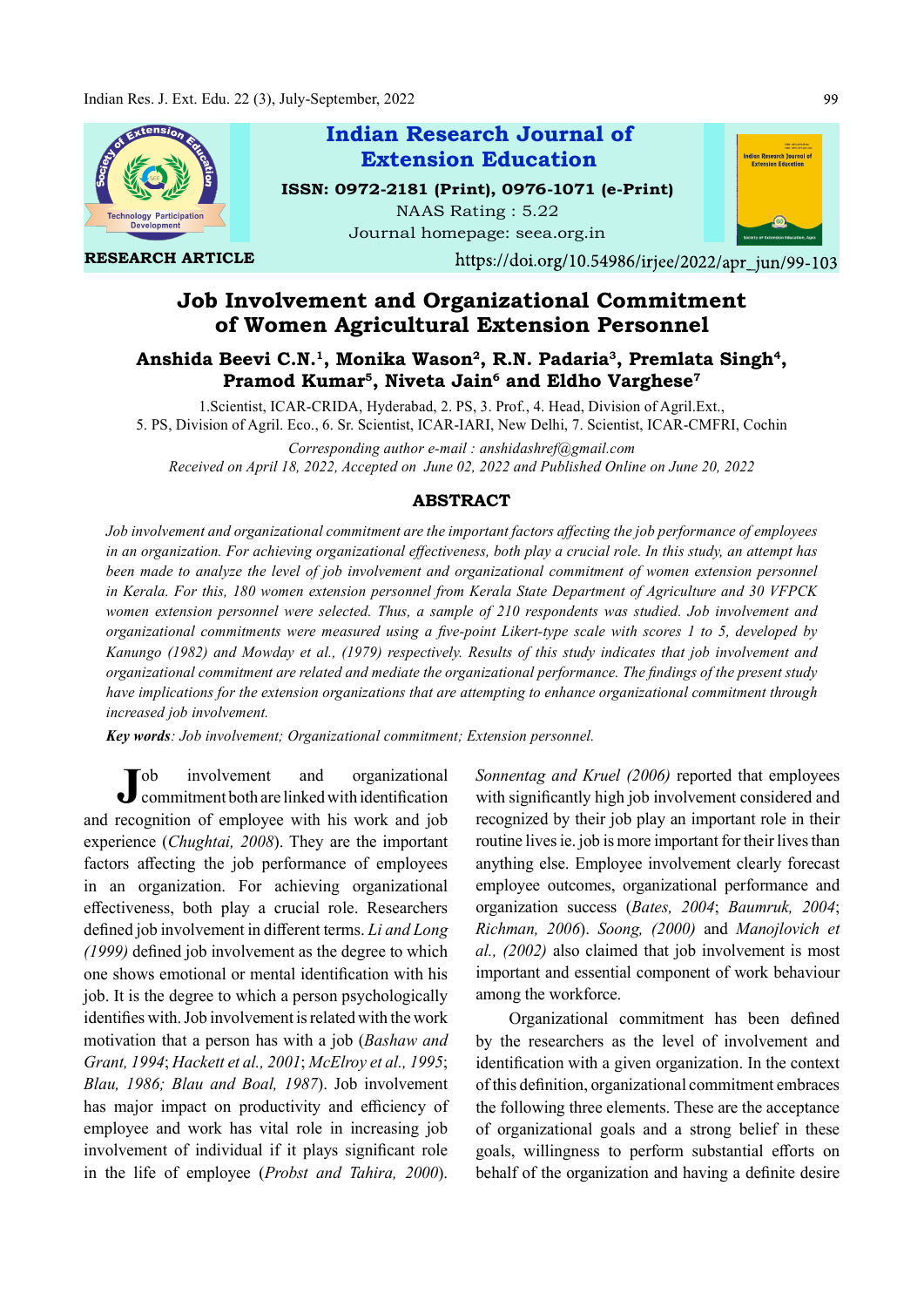to maintain organizational membership (Chen et al., 2002; Agarwal et al., 1999; Nijhof et al., 1998). Organizational commitment has become an issue of great importance to be dealt with, as it helps to increase employee performance (Shore & Martin, 1989; Meyer et al., 1989; Meyer et al., 1993; Meyer et al., 2002; Siders et al., 2001; Jaramillo et al., 2005) and helps to minimize turning up late to work, absenteeism and leaving from the job.

The effectiveness of an extension organization largely depends on the competence of the work force, comprising of both male and female extension agents, which is related to their job involvement and commitment towards the organization. In order to ensure efficient and effective delivery of extension and advisory services and attract and retain the most qualified and experienced extension personnel, it is important for organizations to implement strategies that increase job involvement and organizational commitment of extension personnel. Earlier studies indicate that the role of job involvement and organizational commitment of extension personnel in particular has not been adequately addressed. More specifically, job involvement as a mediator on the influence of work values on organizational commitment in the agricultural system remains unclear, as most of the studies focused on other sectors that too in western cultural context. Hence, an attempt has been made in this study, to analyze the level of job involvement and organizational commitment of women extension personnel in Kerala.

#### METHODOLOGY

Expost-facto research design was followed for the study. The target population for this study consisted of women extension personnel who worked in Kerala State Department of Agriculture and Vegetable and Fruit Promotion Council Keralam (VFPCK). The respondents of the study were required to match the following inclusion criteria: (a) be a woman agricultural extension personnel; (b) be employed fulltime, and have completed at least two years of service (to ensure that the respondents have at least some familiarities with their job and organization); and (c) be willing to participate as a respondent in the study. Subjects who met the inclusion criteria were invited to participate in the study. A sample comprising of 180 women extension personnel from the Kerala State Department of Agriculture including both agricultural officers and agricultural assistants and 30 VFPCK

women extension personnel were selected through multistage random sampling. The data were collected through administering questionnaire from respondents during office hours. Self-report measures were used to collect the data.

In the current study job involvement is operationally defined as the internalization of values about the work or the importance of the work according to the women extension personnel. To measure job involvement, a ten items Job Involvement Questionnaire (JIQ) designed by Kanungo (1982) was used. It helps to measure the psychological importance of one's job. Responses were scored on a five-point Likert-type scale (score ranging from one, strongly disagree to five, strongly agree). The 10 items were summed to provide a total involvement score, two of which are negatively phrased and hence reverse scored. High scores reflect a higher level of job involvement. In the present study, organizational commitment is operationally defined as the overall strength of women extension personnel's identification and involvement in an organization and was measured using a Likert-type scale developed by Mowday et al., (1979). The women extension personnel were asked to indicate the extent of their agreement with each item of the scale on a five-point continuum ranging from strongly disagree to strongly agree with a score 1-5. This scale used 15 items with three-factor structures, six items of which are negatively phrased and reverse scored - the higher the score, the greater the extension personnel's commitment to the organization. The scales were pretested during pilot study and Cronbach's alpha found to be significant and the scales for measuring job involvement and organizational commitment were reliable.

| Variable                  | Cronbach's alpha |
|---------------------------|------------------|
| Job involvement           | 0.74             |
| Organizational commitment | 0.76             |

#### RESULTS AND DISCUSSION

The data from this study was analysed using a range of statistical techniques, including descriptive statistics, correlation analysis and non-parametric tests. The means and standard deviations for the variables of job involvement and organizational commitment are shown below (Table 1). It is clear from the table that the job involvement and organizational commitment among women extension personnel from VFPCK are more than that of women extension personnel from state department in terms of their mean value.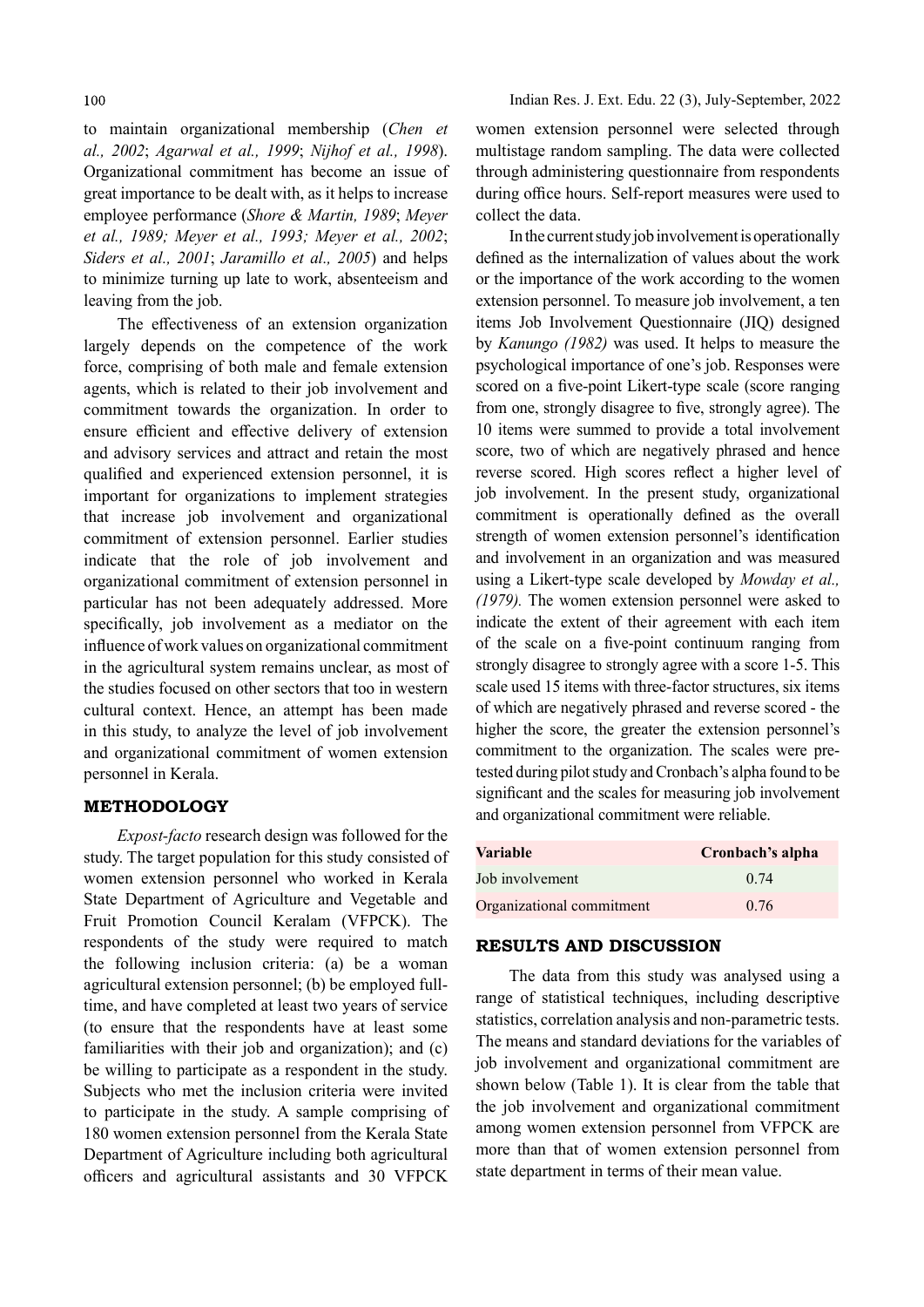Indian Res. J. Ext. Edu. 22 (3), July-September, 2022

101

Further analysis was carried out to determine the level of job involvement and organizational commitment among women extension personnel (Table 2). It was found that VFPCK women extension personnel were belonging to either medium or high category as per their level of involvement and commitment whereas around 29 per cent and 34 per cent of women extension personnel from state department were belonging to low category respective to their job involvement and organizational commitment.

Job involvement of women extension personnel from both State Department and VFPCK were measured using a five-point Likert-type scale developed by Kanungo (1982). Pre-testing of the questionnaire Organizational during pilot study indicated that the scale is reliable for the present study (Cronbach's alpha co-efficient=0.74). A non-parametric test, Wilcoxon Mann-Whitney U test was applied to understand the difference in job involvement among State Department and VFPCK

women extension personnel. As the computed p-value is less than the significant level at one per cent ( $p \le$ 0.01) with test statistics Mann-Whitney  $U = 287.500$ , it can be inferred that women extension personnel from State Agricultural Department and VFPCK were significantly different from each other with respect to their level of job involvement (Table 3). Mean ranks obtained for two groups based on Mann-Whitney U test showed that level of job involvement among VFPCK women extension personnel was more with a mean rank of 185.92, while for the State Department women extension personnel the mean rank obtained was 92.10.

commitment was measured using the five-point Likert-type scale and pre-testing of the questionnaire during pilot study indicated that the scale is reliable for the present study (Cronbach's alpha co-efficient=0.76). Wilcoxon Mann-Whitney U test, a non-parametric test was applied to compare the

| <b>Table 1. Descriptive statistics of variables</b> |     |                 |       |                           |           |  |
|-----------------------------------------------------|-----|-----------------|-------|---------------------------|-----------|--|
|                                                     | N   | Job involvement |       | Organizational commitment |           |  |
| Category                                            |     | Mean            | SD.   | Mean                      | <b>SD</b> |  |
| <b>State Department Women Extension Personnel</b>   | 180 | 78.62           | 11.75 | 112.48                    | 9.39      |  |
| <b>VFPCK Women Extension Personnel</b>              | 30  | 95.47           | 1.72  | 120.93                    | 8.20      |  |

| Table 2. Level of job involvement and organizational commitment |        |                 |                          |                           |               |  |
|-----------------------------------------------------------------|--------|-----------------|--------------------------|---------------------------|---------------|--|
| Category                                                        | Level  |                 | Job involvement          | Organizational commitment |               |  |
|                                                                 |        | No.             | $\frac{0}{0}$            | No.                       | $\frac{0}{0}$ |  |
| VFPCK personnel                                                 | Low    | $\qquad \qquad$ | $\overline{\phantom{0}}$ | -                         |               |  |
|                                                                 | Medium | 5               | 16.7                     | 18                        | 60.0          |  |
|                                                                 | High   | 25              | 83.3                     | 12                        | 40.0          |  |
|                                                                 | Total  | 30              | 100.0                    | 30                        | 100.0         |  |
| State Department personnel                                      | Low    | 52              | 28.9                     | 61                        | 33.9          |  |
|                                                                 | Medium | 113             | 62.8                     | 82                        | 45.6          |  |
|                                                                 | High   | 15              | 8.3                      | 37                        | 20.6          |  |
|                                                                 | Total  | 180             | 100.0                    | 180                       | 100.0         |  |

#### Table 3. Comparison of job involvement of women extension personnel based on mean ranks of Wilcoxon Mann-Whitney U test

| Category                                          | N   | Mean Ranks          | Mann-Whitney | Wilcoxon W | Z        | P value |
|---------------------------------------------------|-----|---------------------|--------------|------------|----------|---------|
| <b>State Department Women Extension Personnel</b> | 180 | $92.10^a$           |              |            |          |         |
| <b>VFPCK Women Extension Personnel</b>            | 30  | 185.92 <sup>b</sup> | 287.500      | 16577.500  | $-7.849$ | < 0.01  |
| Total                                             | 210 |                     |              |            |          |         |

Numerals superscripted with different characters indicate they are statistically different at 1 per cent level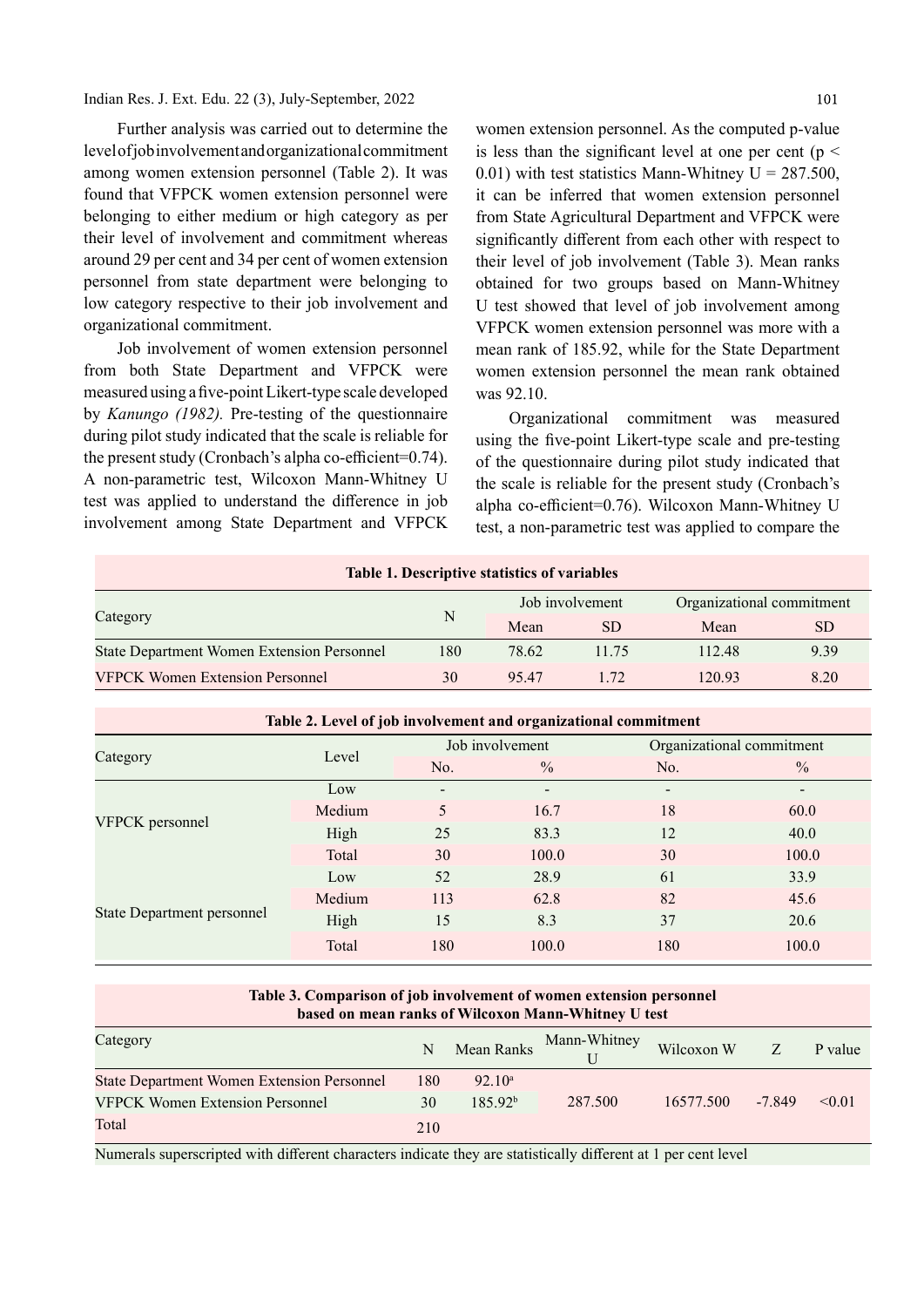| Table 4. Comparison of organizational commitment of women extension   |     |                     |              |           |          |         |  |
|-----------------------------------------------------------------------|-----|---------------------|--------------|-----------|----------|---------|--|
| personnel based on mean ranks of Wilcoxon Mann-Whitney U test (N=200) |     |                     |              |           |          |         |  |
|                                                                       | N   | Mean                | Mann-Whitney | Wilcoxon  |          | P value |  |
| Category                                                              |     | Ranks               |              | W         |          |         |  |
| <b>State Department Women Extension Personnel</b>                     | 180 | 99.00 <sup>a</sup>  |              |           |          |         |  |
| <b>VFPCK Women Extension Personnel</b>                                | 30  | 144.48 <sup>b</sup> | 1530.500     | 17820.500 | $-3.799$ | < 0.01  |  |
|                                                                       |     |                     |              |           |          |         |  |

Table 4. Comparison of organizational commitment of women extension

Numerals superscripted with different characters indicate they are statistically different at 1per cent level

Table 5. Correlation between job involvement and organizational commitment for the state department and VFPCK women extension personnel

| Category                                          | N   | Correlation co-efficient | P value |
|---------------------------------------------------|-----|--------------------------|---------|
| <b>State Department Women Extension Personnel</b> | 180 | $0.982**$                | < 0.01  |
| <b>VFPCK Women Extension Personnel</b>            | 30  | $0.862**$                | < 0.01  |
| **Correlation is significant at 1 per cent level  |     |                          |         |

organizational commitment among women extension personnel from different organizations. The results showed that both the groups were significantly different at 1 percent level of significance in terms of their commitment towards organization. Mean ranks obtained for the State Department and VFPCK women extension personnel were 99.00 and 144.48 respectively (Table 4). This showed that the VFPCK women extension personnel had more commitment towards organization than the State Department women extension personnel.

In the present study, Spearman's rank order correlation was run to determine the relationship between job involvement and organizational commitment among women extension personnel in Kerala (Table 5). There was a strong, positive correlation between which was statistically significant for women extension personnel from State Department (r (178)=0.982,  $p = 0.01$ ) as well as VFPCK  $(r_s(28) = 0.862, p = 0.01)$ . enhance organi This indicates that the null hypothesis is wrong and hence, the null hypothesis was rejected. This is in line with the results of Tansky et al., (1997) and Cohen  $(1999)$  who had also confirmed the relationship of job involvement and organizational commitment. Organizational commitment is a different work attitude

from job involvement, however a number of studies have highlighted the connection between organizational commitment and job involvement (Morrow, 1983; Mowday et al., 1982 & 1979). Individuals with higher levels of job involvement and organizational commitment are likely to exhibit less unexcused lateness and unexcused absence than individuals with lower levels of job involvement and organizational commitment (Blau, 1986; Blau & Boal, 1987).

#### **CONCLUSION**

job involvement and organizational commitment, related and mediate the organizational performance.  $s_s(178)=0.982$ , for the extension organizations that are attempting to The current study results add to the understanding of job involvement and organizational commitment among women extension personnel in Kerala. Moreover, this study indicates that job involvement and organizational commitment are The findings of the present study have implications. enhance organizational commitment through increased job involvement. Individuals with high levels of both job involvement and organizational commitments are the most motivated to go to work in time.

#### CONFLICTS OF INTEREST

The authors have no conflicts of interest.

#### REFERENCES

Baumruk, R. (2004). The missing link: The role of employee engagement in business success. Workspan, 47:48-5.

Agarwal, S., Decarlo, T.E. and Vyas, S.B. (1999). Leadership behaviour and organizational commitment: A comparative study of American and Indian salespersons. Journal of International Business Studies, 30(4): 724-741.

Bashaw, R. E. and Grant, E. S. (1994). Exploring the distinctive nature of work commitments: Their relationships with personal characteristics, job performance, and propensity to leave. J. Personal Selling & Sales Mangt., 14(2):41-56.

Bates, S. (2004). Getting engaged. HR Magazine, 49(2):44-51.